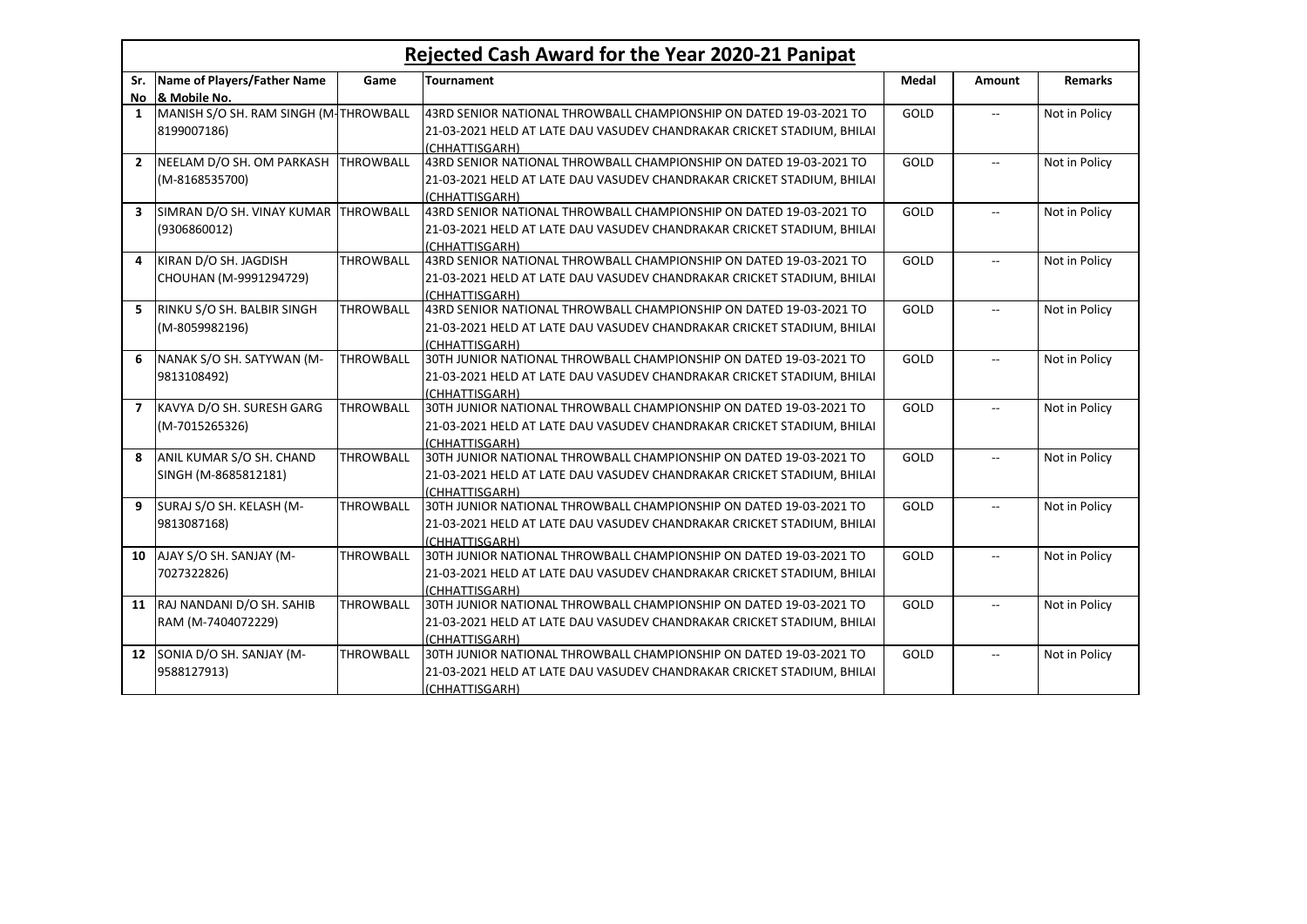| 13 | PREETI D/O SH. RAMDEV (M-                | <b>THROWBALL</b> | 30TH JUNIOR NATIONAL THROWBALL CHAMPIONSHIP ON DATED 19-03-2021 TO     | GOLD        | $\overline{a}$           | Not in Policy |
|----|------------------------------------------|------------------|------------------------------------------------------------------------|-------------|--------------------------|---------------|
|    | 8881666791)                              |                  | 21-03-2021 HELD AT LATE DAU VASUDEV CHANDRAKAR CRICKET STADIUM, BHILAI |             |                          |               |
|    |                                          |                  | (CHHATTISGARH)                                                         |             |                          |               |
|    | 14 SNEHA D/O SH. KULDEEP (M-             | <b>THROWBALL</b> | 30TH JUNIOR NATIONAL THROWBALL CHAMPIONSHIP ON DATED 19-03-2021 TO     | GOLD        | $\overline{a}$           | Not in Policy |
|    | 9050334582)                              |                  | 21-03-2021 HELD AT LATE DAU VASUDEV CHANDRAKAR CRICKET STADIUM, BHILAI |             |                          |               |
|    |                                          |                  | (CHHATTISGARH)                                                         |             |                          |               |
| 15 | PRINCE S/O SH. RAJESH KUMAR THROWBALL    |                  | 28TH SUB-JUNIOR NATIONAL THROWBALL CHAMPIONSHIP ON DATED 19-03-2021    | GOLD        | $\overline{a}$           | Not in Policy |
|    | (M-9253684000)                           |                  | TO 21-03-2021 HELD AT LATE DAU VASUDEV CHANDRAKAR CRICKET STADIUM,     |             |                          |               |
|    |                                          |                  | <b>BHILAI (CHHATTISGARH)</b>                                           |             |                          |               |
| 16 | BABITA KUMARI D/O SH. DALIP              | <b>THROWBALL</b> | 28TH SUB-JUNIOR NATIONAL THROWBALL CHAMPIONSHIP ON DATED 19-03-2021    | GOLD        | $\overline{a}$           | Not in Policy |
|    | PASWAN (M-9991506886)                    |                  | TO 21-03-2021 HELD AT LATE DAU VASUDEV CHANDRAKAR CRICKET STADIUM,     |             |                          |               |
|    |                                          |                  | <b>BHILAI (CHHATTISGARH)</b>                                           |             |                          |               |
|    | 17 RITIKA D/O SH. SAHIB RAM (M-          | <b>THROWBALL</b> | 28TH SUB-JUNIOR NATIONAL THROWBALL CHAMPIONSHIP ON DATED 19-03-2021    | GOLD        | $\overline{a}$           | Not in Policy |
|    | 7404072229)                              |                  | TO 21-03-2021 HELD AT LATE DAU VASUDEV CHANDRAKAR CRICKET STADIUM,     |             |                          |               |
|    |                                          |                  | <b>BHILAI (CHHATTISGARH)</b>                                           |             |                          |               |
| 18 | KUSUM D/O SH. CHARAN SINGH THROWBALL     |                  | 28TH SUB-JUNIOR NATIONAL THROWBALL CHAMPIONSHIP ON DATED 19-03-2021    | GOLD        | $\overline{\phantom{a}}$ | Not in Policy |
|    | (M-9896087729)                           |                  | TO 21-03-2021 HELD AT LATE DAU VASUDEV CHANDRAKAR CRICKET STADIUM,     |             |                          |               |
|    |                                          |                  | <b>BHILAI (CHHATTISGARH)</b>                                           |             |                          |               |
| 19 | SACHIN S/O SH. AJIT (M-                  | <b>THROWBALL</b> | 28TH SUB-JUNIOR NATIONAL THROWBALL CHAMPIONSHIP ON DATED 19-03-2021    | GOLD        | $\overline{a}$           | Not in Policy |
|    | 8307241956)                              |                  | TO 21-03-2021 HELD AT LATE DAU VASUDEV CHANDRAKAR CRICKET STADIUM,     |             |                          |               |
|    |                                          |                  | <b>BHILAI (CHHATTISGARH)</b>                                           |             |                          |               |
|    | 20 SACHIN S/O SH. HARISH (M-             | <b>THROWBALL</b> | 28TH SUB-JUNIOR NATIONAL THROWBALL CHAMPIONSHIP ON DATED 19-03-2021    | GOLD        | $\overline{\phantom{a}}$ | Not in Policy |
|    | 8930457971)                              |                  | TO 21-03-2021 HELD AT LATE DAU VASUDEV CHANDRAKAR CRICKET STADIUM,     |             |                          |               |
|    |                                          |                  | <b>BHILAI (CHHATTISGARH)</b>                                           |             |                          |               |
| 21 | <b>ABHISHEK S/O SH. CHANDER</b>          | THROWBALL        | 28TH SUB-JUNIOR NATIONAL THROWBALL CHAMPIONSHIP ON DATED 19-03-2021    | GOLD        | $\overline{a}$           | Not in Policy |
|    | MOHAN (M-8950802740)                     |                  | TO 21-03-2021 HELD AT LATE DAU VASUDEV CHANDRAKAR CRICKET STADIUM,     |             |                          |               |
|    |                                          |                  | <b>BHILAI (CHHATTISGARH)</b>                                           |             |                          |               |
| 22 | RAJAT S/O SH. YOGENDER                   | <b>THROWBALL</b> | 28TH SUB-JUNIOR NATIONAL THROWBALL CHAMPIONSHIP ON DATED 19-03-2021    | GOLD        | $\overline{a}$           | Not in Policy |
|    | SINGH (M-9053304221)                     |                  | TO 21-03-2021 HELD AT LATE DAU VASUDEV CHANDRAKAR CRICKET STADIUM,     |             |                          |               |
|    |                                          |                  | <b>BHILAI (CHHATTISGARH)</b>                                           |             |                          |               |
|    | 23 VICKY S/O SH. RAM BACHAN (M-THROWBALL |                  | 28TH SUB-JUNIOR NATIONAL THROWBALL CHAMPIONSHIP ON DATED 19-03-2021    | <b>GOLD</b> | $\overline{\phantom{a}}$ | Not in Policy |
|    | 8813002841)                              |                  | TO 21-03-2021 HELD AT LATE DAU VASUDEV CHANDRAKAR CRICKET STADIUM,     |             |                          |               |
|    |                                          |                  | <b>BHILAI (CHHATTISGARH)</b>                                           |             |                          |               |
| 24 | SANJAY S/O SH. SUBHASH (M-               | <b>THROWBALL</b> | 28TH SUB-JUNIOR NATIONAL THROWBALL CHAMPIONSHIP ON DATED 19-03-2021    | GOLD        | $\overline{a}$           | Not in Policy |
|    | 8708196277)                              |                  | TO 21-03-2021 HELD AT LATE DAU VASUDEV CHANDRAKAR CRICKET STADIUM,     |             |                          |               |
|    |                                          |                  | <b>BHILAI (CHHATTISGARH)</b>                                           |             |                          |               |
| 25 | BINTU S/O SH. PALE RAM (M-               | THROWBALL        | 28TH SUB-JUNIOR NATIONAL THROWBALL CHAMPIONSHIP ON DATED 19-03-2021    | GOLD        | $\overline{\phantom{a}}$ | Not in Policy |
|    | 9306613310)                              |                  | TO 21-03-2021 HELD AT LATE DAU VASUDEV CHANDRAKAR CRICKET STADIUM,     |             |                          |               |
|    |                                          |                  | BHILAI (CHHATTISGARH)                                                  |             |                          |               |